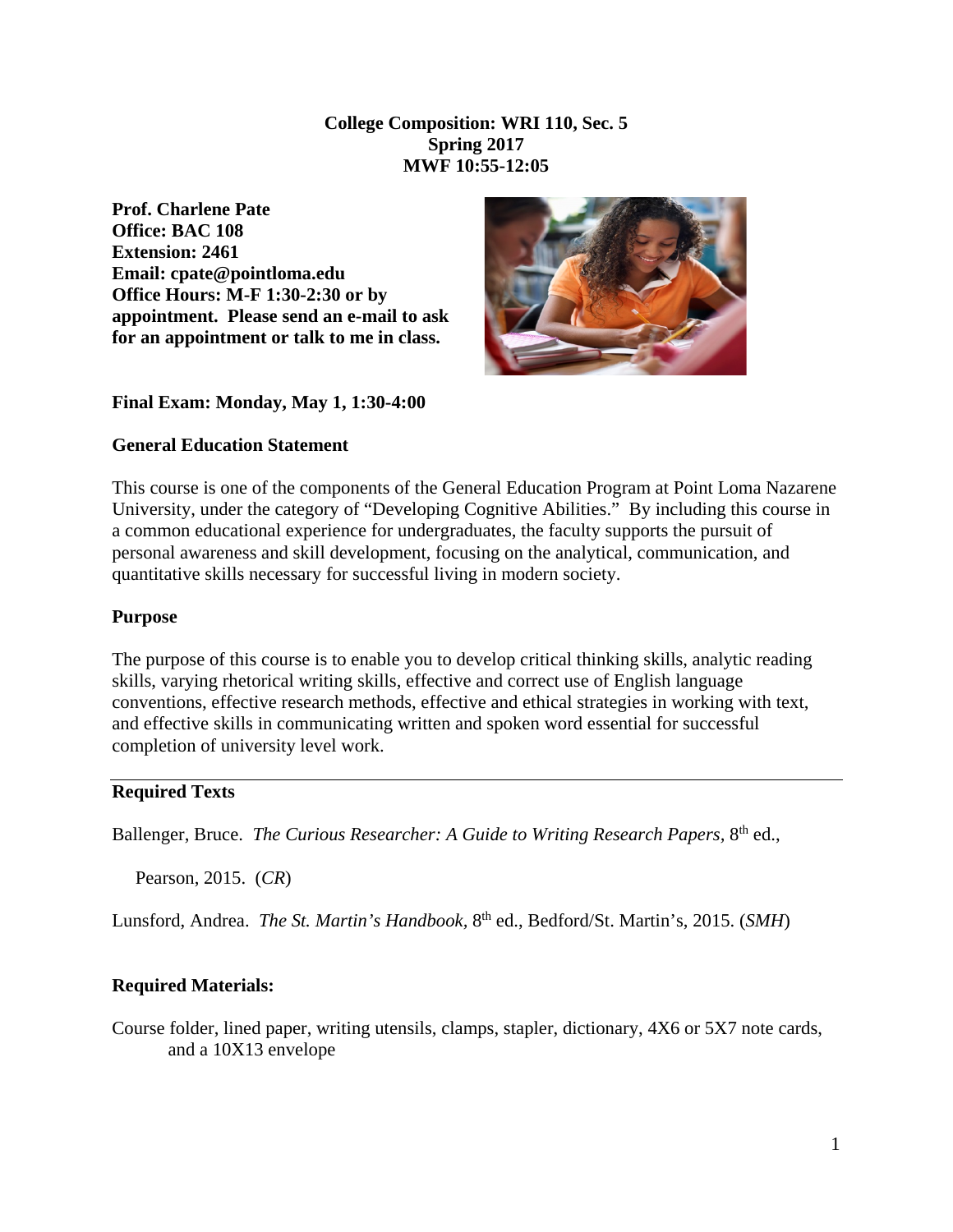## **WRI 110 Course Learning Outcomes**

Students will:

- 1. Apply the conventions of the English language and creative skills in various forms of academic writing genres.
- 2. Demonstrate knowledge of the stages of the writing process in academic writing: planning, drafting, organizing, composing, revising, and editing.
- 3. Evaluate and utilize rhetorical modes of organization in written compositions: narrative, compare/contrast, cause/effect, persuasion, process analysis, and others.
- 4. Demonstrate knowledge of and apply documentation formats to properly cite research in written compositions.
- 5. Critically analyze writing to determine point-of-view, tone, purpose, audience, and theme to enable reflection and response in written compositions.
- 6. Evaluate and examine differing perspectives; evaluate and locate the points of agreement and disagreement and the strengths and weaknesses of the argument.

## **Course Policies and Requirements**

**Canvas:** Students should familiarize themselves with the Canvas site for this class, which can be reached through "Student Access" within the institutional website (my.pointloma.edu).

**Attendance:** Attendance is required. Missing class for other than medical emergencies or PLNU sanctioned excused absences will affect your grade, as per PLNU's online catalog. Note that arriving late or exiting class early three times will equal one absence.

**Assignment Preparation:** All homework assignments must be completed prior to class and typed unless specified otherwise. Only those assignments specified as handwritten assignments will earn credit when written by hand. Some reading assignments will be discussed in class while others might be read individually but not discussed.

**Class Participation:** *Regular* contributions to class discussion are expected, including but not restricted to discussions of weekly readings, related experiential exercises, and open dialogue. **Since Writing 110 does not work well as a straight lecture course, and since learning occurs in an environment of active participation, all students in the course are expected to fully participate in class discussions.** The effectiveness of the class as a whole and student grades are affected by a lack of class discussion because the course and students' cognitive and communication skills are enriched when students share their thoughts on assigned readings and on their writing.

Late Paper Policy: Assignments are to be submitted at the beginning of class on the day they are due. Arrangements must be made between the professor and student prior to the due date to submit an assignment at a time other than stated in the syllabus since late assignments are not accepted. No electronic submissions are accepted unless prior arrangements are made. No "make-ups" to in-class work will be accepted. To receive credit for "in-class" work, the student must do the work in class with the rest of the class.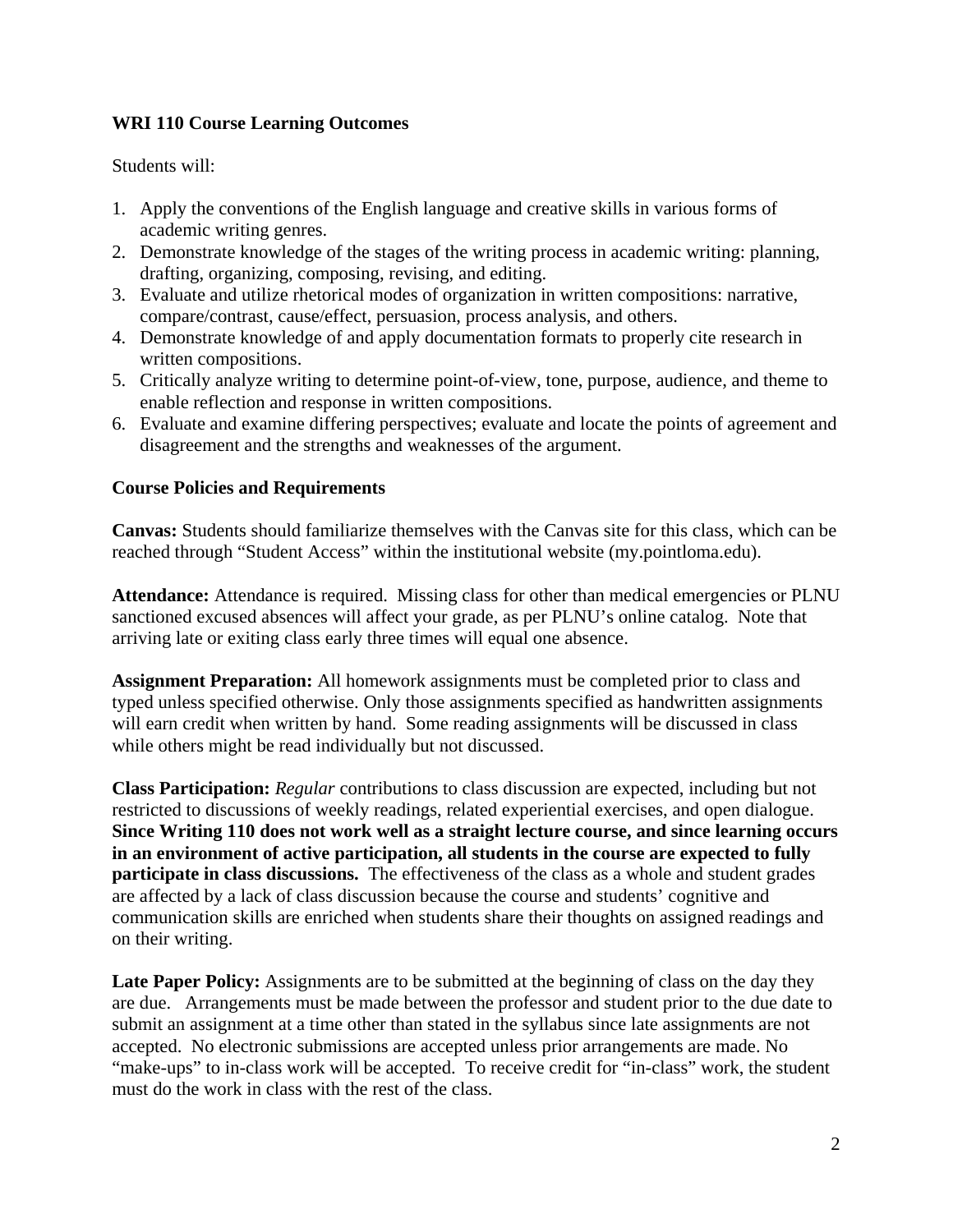**E-Mail:** Please use e-mail for simple, logistical questions or clarifications. Write: "WRI110" in the subject line and use a proper heading and writing conventions in all e-mail correspondence. Allow 24 hours for a reply.

**Cell phones:** Cell phones must be turned off during class and put in a bag or backpack and left there throughout the entire class session unless they are being used to complete an in-class assignment assigned by the professor. Students will be directed by the professor to put their phones away if they are taken out during class.

**Classroom Etiquette:** The classroom is a professional workplace; therefore, dress in such a way that encourages focus and concentration rather than distraction and undue attention.

**Public Discourse:** Much of the work we will do in this class is cooperative; thus, think of all writing and speaking for and in class as public, not private, discourse. By continuing in this class, each student acknowledges that his/her work will be viewed by others in the class.

**Inclusive Language:** Because the Literature, Journalism, and Modern Language department recognizes the power of language, all public language used in this course including written and spoken discourse will be inclusive. This standard is outlined by all major academic style guides, including MLA, APA, and Chicago and is the norm in university-level work.

Information from the MLA Handbook: "Because good scholarship requires objectivity, careful writers of research papers avoid language that implies unsubstantiated or irrelevant generalizations about such personal qualities as age, economic class, ethnicity, sexual orientation, political or religious beliefs, race, or sex" (MLA Handbook, Sections 1.10 and 1.11, on pp.  $60-63$  in the  $6<sup>th</sup>$  ed.).

**Academic Accommodations:** While all students are expected to meet the minimum standards for completion of this course as established by the instructor, students with disabilities may require academic accommodations. At Point Loma Nazarene University, these students are requested to file documentation during the first two weeks of the semester with the Academic Support Center (ASC), located in the Bond Academic Center. This policy assists the University in its commitment to full compliance with Section 504 of the Rehabilitation Act and the Americans with Disabilities Act. Section 504 (a) prohibits discrimination against students with special needs and guarantees all qualified students equal access to and benefits of PLNU programs and activities. Once the student files documentation, the ASC will contact the student's instructors and provide written recommendations for reasonable and appropriate accommodations to meet the individual learning needs of the student.

**LJML Department Policy on Plagiarism:** The Department of Literature, Journalism, and Modern Languages deems intellectual and academic integrity to be critical to academic success and personal development; therefore, any unethical practice will be detrimental to the student's academic record and moral character. Students who present the work of others, which includes but is not limited to borrowing another student's work, buying a paper, or using the thoughts or ideas of others as if their own (using information in a paper without citation), commit plagiarism. Students will be held accountable for plagiarized material whether the material was plagiarized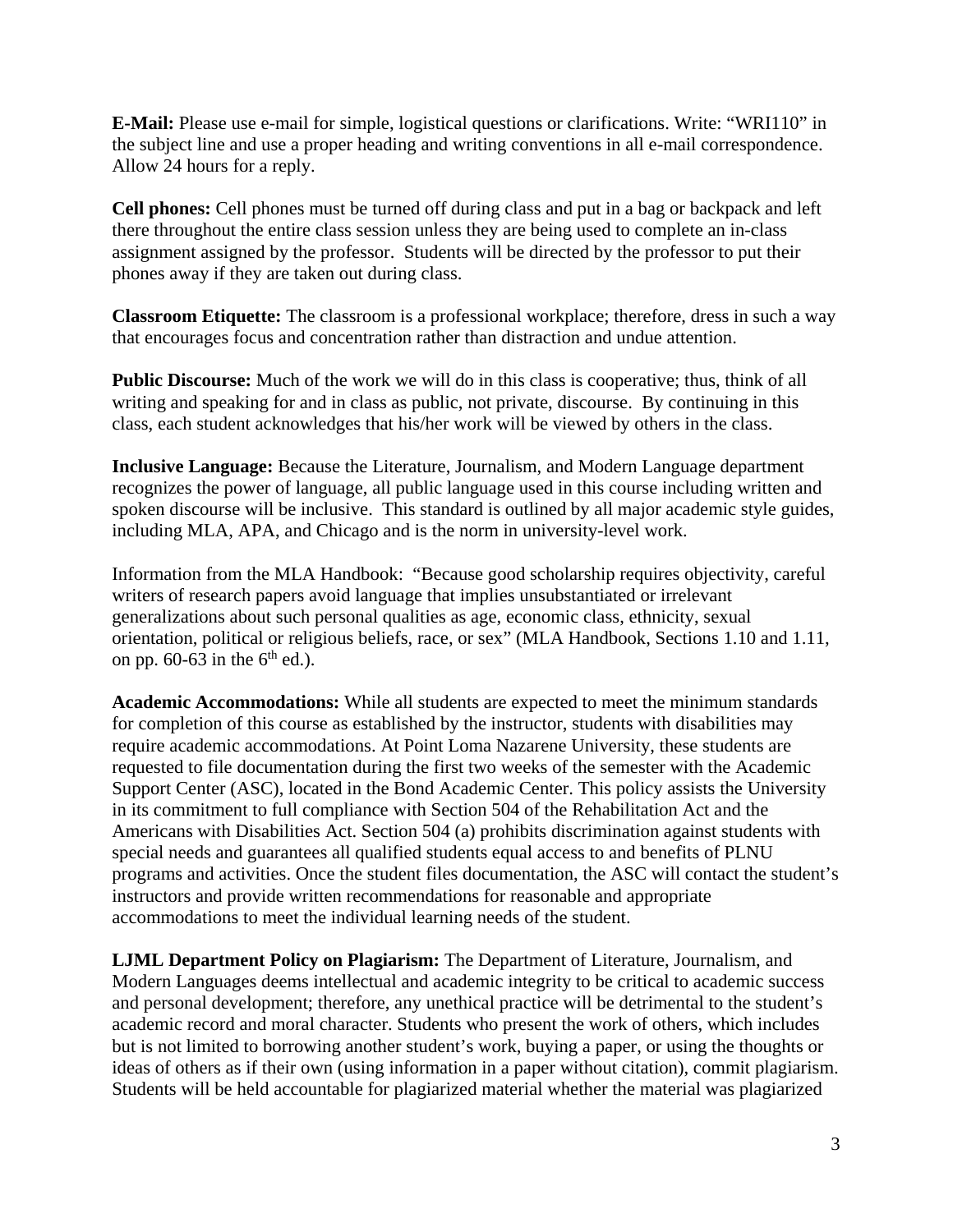intentionally or unintentionally. Plagiarized work will result in a failing grade for the assignment and possibly for the course. In either event, a written report will be filed with the department chair and area dean. The dean will review the report and submit it to the provost and the vice president for student development. It will then be placed in the student's academic file.

**Writers' Studio:** SAT, ACT, and the first diagnostic essay scores reveal strengths and weaknesses of the writer, thinker, and communicator on the college entry level. Diagnostic exam results and the professor's discretion will determine whether or not students will benefit the most by enrolling in WRI 097, which is a writing skills tutorial, held in the Writers' Studio. Students whose scores qualify them to enroll in WRI 097 will fulfill the requirement by working on their writing skills with trained tutors in the Writers' Studio for one hour once-a-week for 10 weeks beginning the third week of the semester. They will be required to attend an introductory session to the Studio the second week of classes. During that session they will sign-up for a time to work with a writing consultant one hour a week throughout the semester. The writing assignments they work on with the consultant will be assignments assigned in this writing course. Students who work in the Studio benefit greatly from the time spent working alongside a pedagogically trained fellow writer.

The fee for the Studio, WRI 097, is \$150.00. The \$150.00 lab fee replaces a 3 unit, not-forcollege credit course that would have previously been required, costing over \$4,000.00. Failure to complete WRI 097 will result in a failing grade in WRI 110 and a re-entry into the Studio the following semester to complete 10 sessions.

### **Assignment Descriptions and Requirements**

**Paper Format**: The paper format for all papers is MLA Style, unless APA is agreed upon. Submit assignments typed and printed in black ink on white 8.5x11 paper. Use 12-point Times New Roman font, and 1" margins all around the page. Do not include title pages but do include page numbers. Use *The St. Martin's Handbook*, the MLA website, or a current MLA style guide for style, grammar, format and citation questions. And be sure to keep a hard copy or an electronic backup of everything submitted to the professor. Also, **before** coming to class, please **staple** together the papers being submitted.

**Curriculum Requirements:** To complete this course each student must write 5 essays (3-5 pages), one research paper (9-11 pages) with at least 12 sources cited, journals, analysis of readings and of your own writing, in-class quick writes, read the assigned texts, and take administered quizzes.

### *Essay Assignments:*

Essay 1 – Jan. 18 -- Diagnostic (1000-1600 words written in class) Essay 2 – Feb. 6 -- Descriptive/Compare/Contrast Essay Essay 3 – Feb. 27 – Cause/Effect Essay Essay 4 – April 5 -- Argument Essay (half draft) Research Paper – April 21 -- (9-11 pages, not including Works Cited) Essay 5 – May 1 Final Essay Exam, 1:30-4:00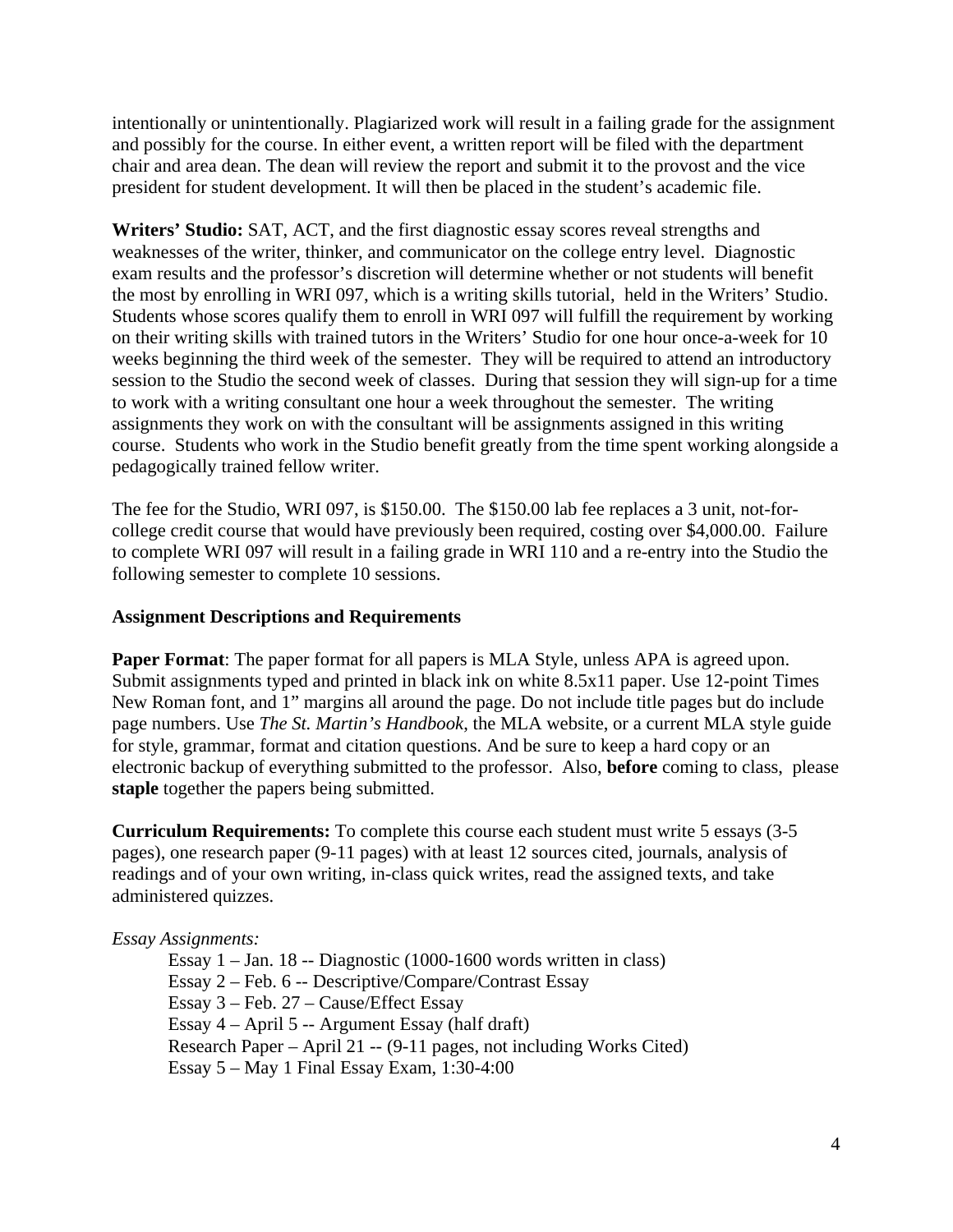## **Author's Reflection:**

Answer the following questions and submit your response with your final draft of each paper.

- 1. What is the strongest aspect of your final draft and why?
- 2. What is your favorite part about your draft or about the subject you chose to write?
- 3. What aspect of writing the draft did you struggle with the most?
- 4. What can you do to avoid encountering this type of struggle the next time you write an essay?
- 5. What part of your writing process did you find to be most helpful? (readings, in class write, outline, audience response, other)
- 6. Describe what you did to rewrite and revise your paper after the audience response.
- 7. What part of your writing process did you find to be the least helpful (aside from the audience response if you considered it to not be helpful)?
- 8. What new insight came to you about writing or about yourself as a writer as you were writing and revising?
- 9. What did your audience (the person who read and responded to your draft in class) help you see in your paper that you hadn't seen before? Please explain.
- 10. How did your responding to another writer's draft help you think about your own draft in a way you hadn't thought about it before the session? Please explain.

**Research Paper Overview:** The intention for the research paper is to write an engaging, lively, persuasive text that tests theoretical boundaries, takes a calculated risk, and makes an argument based on substantiated evidence. In order to accomplish these writing goals, the writer must make warranted and qualified statements based on appropriate grounding, include backing by valid authorities on both sides of the argument, and link assertions logically and coherently. A Research Paper Checklist will be distributed that will list the items required to be handed in with the final research manuscript.

**Conference sessions** are a required component of the course. In order to participate, sign up for the conferences by way of sign-up sheets circulated in class or posted on the professor's office door, show up on time for your conference session, and be ready to provide items requested.

**Audience Response (Peer reviews/peer edits**) gives readers opportunities to analyze and respond to writing and to practice their feedback-giving skills, which also helps to develop their critical thinking and writing skills as a reader. It also gives writers an opportunity to receive constructive audience feedback and consider their audience as they revise their manuscripts. This review may need to be completed out of class.

Thoughtful self-assessment and peer reviews of manuscripts are important to the writer's success and to his/her classmates' success. The process of asking honest questions about the meaning and intentions of the fellow writer develops inside the reader a new awareness of what it takes to communicate effectively in writing.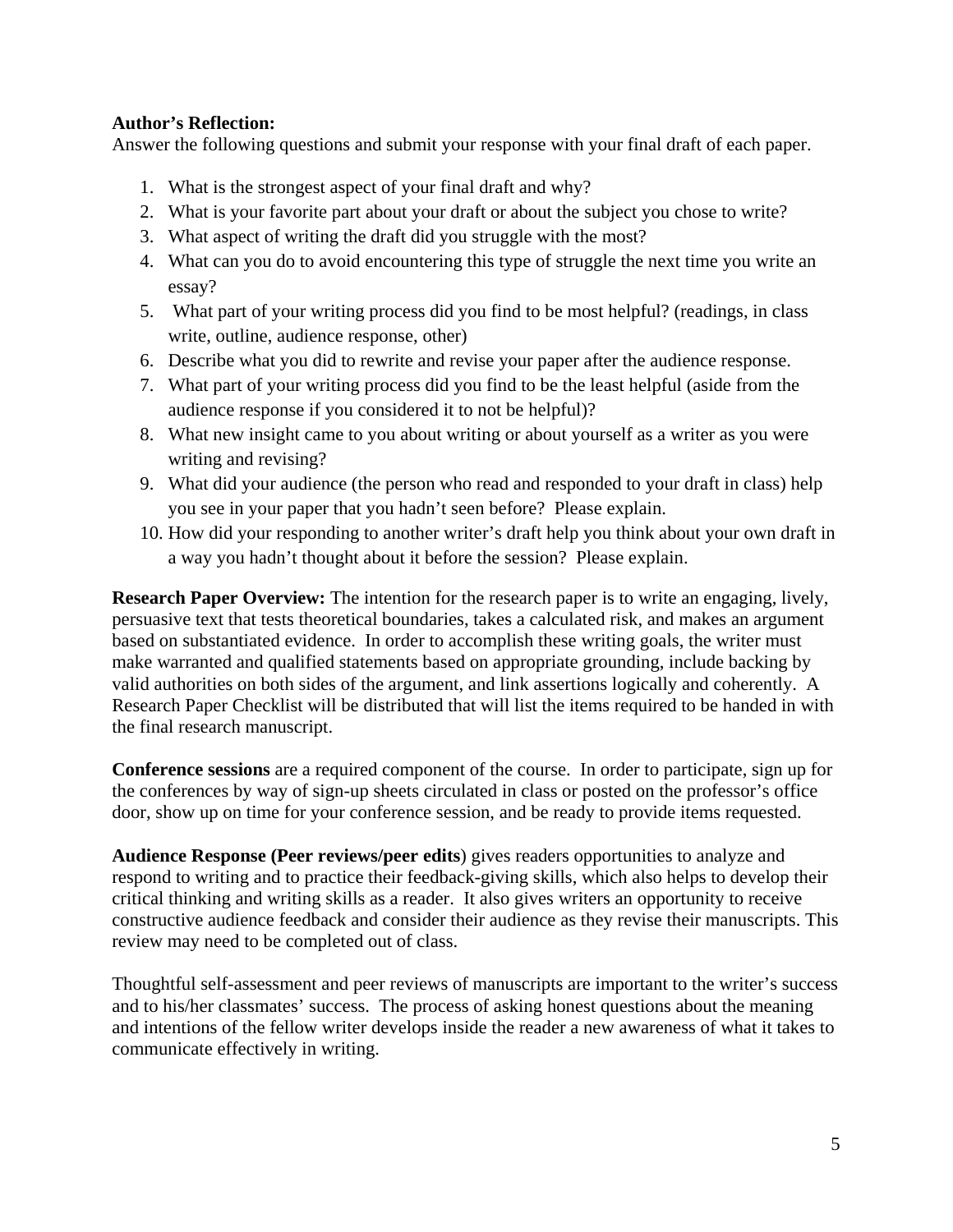**In-class quizzes** evaluate students' skills at analyzing, identifying, and correcting editorial issues in text as well as identifying and creating various phrase and sentence structures. Quizzes also evaluate students' comprehension of course content.

**In-class activity** assignments are often opportunities for students to respond to or apply information from a particular assigned reading. A writing component will almost always be a part of these activities. Grammar and usage days include short practice sessions and discussion on concept and/or skill areas.

**Quick write assignments** are written in class. If it is in response to a reading, do not merely summarize the text. Formal, finished essays are not expected to be written in the 5-10 minute writing sessions, although good editing is expected to be used to the degree possible within the time limit.

**Final Examination:** The published time for the final examination is one of the considerations when enrolling for a course. Students are expected to arrange their personal affairs to fit the examination schedule: **Monday, May 1, 1:30-4:00**

### **Grading Approximations**

| Approx.Points | Description                           | Approx. Percentages            |
|---------------|---------------------------------------|--------------------------------|
| 100           | In class activities and participation | 40% Essays                     |
| 100           | Quizzes                               | 30% Research process and paper |
| 100           | Essay 2                               | 5% Mid-term                    |
| 100           | Essay 3                               | 15% Quizzes participation      |
| 50            | Essay 4                               | 10% Final                      |
| 100           | <b>Research Process</b>               |                                |
| 200           | <b>Research Paper</b>                 |                                |
| 50            | <b>Book Discussion/Presentation</b>   |                                |
| 100           | Essay 5 Final exam                    |                                |

Approx. Total Points: 900

### **Grading Scale**

| 93-100  | A    | 78-79     | $C+$         |
|---------|------|-----------|--------------|
| $90-92$ | А-   | 73-77     | $\mathsf{C}$ |
| 88-89   | $B+$ | 70-72     | $C-$         |
| 83-87   | B    | 68-69     | $D+$         |
| 80-82   | B-   | 63-67     | D            |
|         |      | $60 - 62$ | D-           |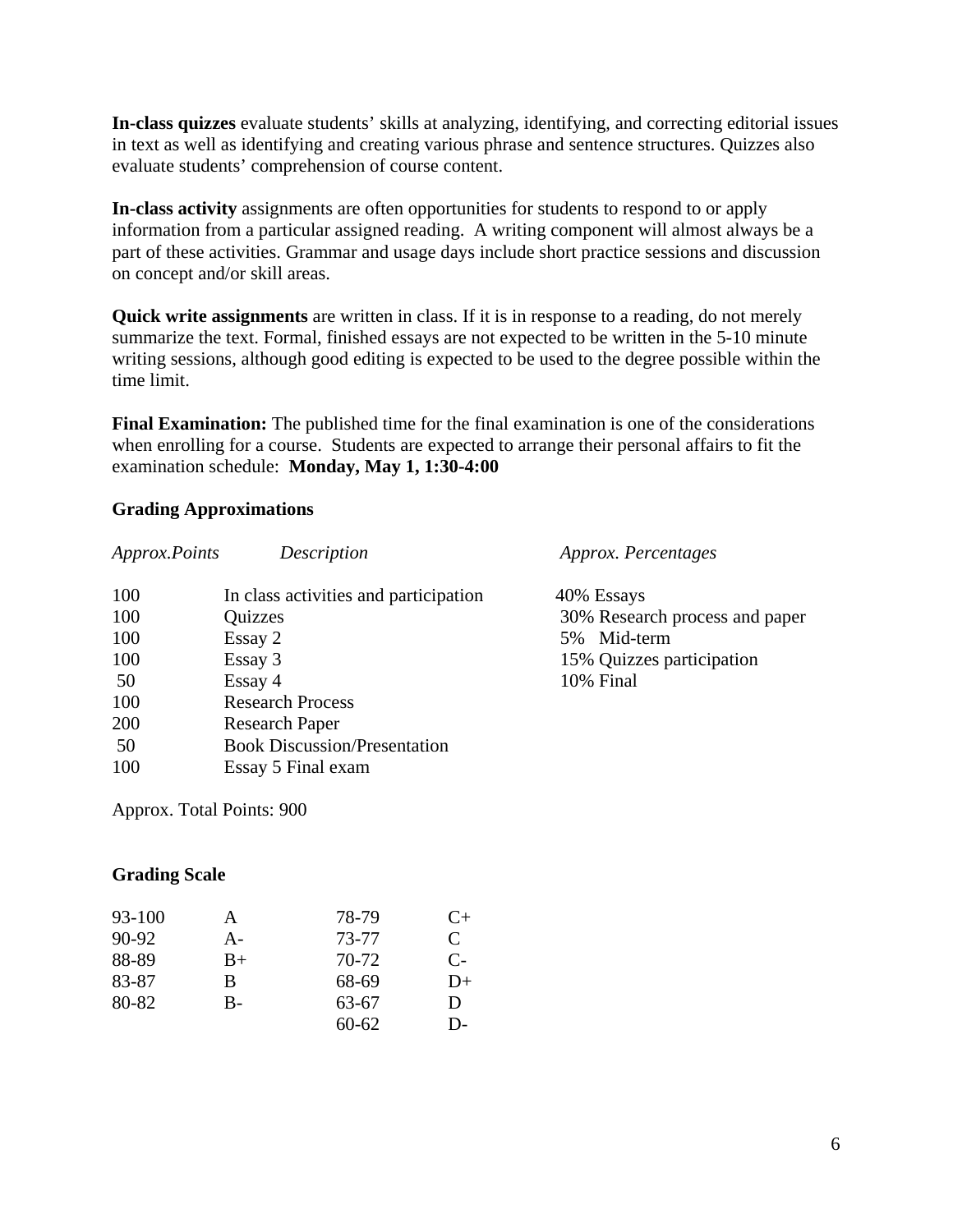## **Evaluation of Papers**

The following questions will be considered when papers are evaluated and graded. All questions may not be relevant to each assignment.

- Does the paper respond to the various parts of the prompt?
- Is the topic and the content of the paper appropriate for and developed and organized according to the assigned rhetorical mode (narrative, compare/contrast, cause/effect, argument)?
- Is the main claim clear and plausible? Is it stated and contextualized effectively?
- Is there sufficient and relevant evidence to ground the claim?
- Does the paper effectively select and use material from the course readings to support and validate the analysis? Does it summarize, paraphrase, and quote ethically and effectively?
- Does the paper use all relevant details from the readings both to support the claim and to provide a context for the case being made? Does it ignore material that should be taken into account?
- Does the paper demonstrate an awareness of how the argument being proposed fits into the larger set of claims made about the topic in our course readings?
- Does the paper work through the complexities of the material (as opposed to oversimplifying or over-generalizing)?
- Is the paper well organized?
- Does it cite material from the sources using proper documentation style?
- Are there sentence structure problems or grammatical errors that interfere with the meaning?

## **Evaluation Standards**

• An "A" essay demonstrates excellent work. It has something to say and says it clearly and effectively. It develops its argument clearly and consistently, demonstrating a complex understanding of the assignment and does so using varied sentence structure. It often rises above other essays with particular instances of creative or analytical sophistication. The focus is clear, fully supported, and fully developed. There may be only minor and/or occasional grammatical errors.

• A "B" essay demonstrates good work. It establishes a clear claim and pursues it consistently, demonstrating a good understanding of the assignment. The focus might contain a lack of support or development but not such that the credibility of the main claim is diminished. There may be some mechanical difficulties but not so many as to impair the clear development of the main claim or disrupt the reading. While a "B" essay is in many ways successful, it lacks the originality and/or sophistication of an "A" essay.

• A "C" essay demonstrates adequate work. It establishes an adequate grasp of the assignment and argues a central claim. In addition, the focus may rely on unsupported generalizations or insufficiently developed ideas. It may also contain grammatical errors that disrupt the reading and meaning.

• Work that earns a grade of "D" or "F" is often characterized by the following problems: it fails to demonstrate an adequate understanding of the assignment; it fails to articulate an adequate main claim; and/or it contains significant grammatical problems that consistently disrupt the reading and meaning; it fails to include all the required elements.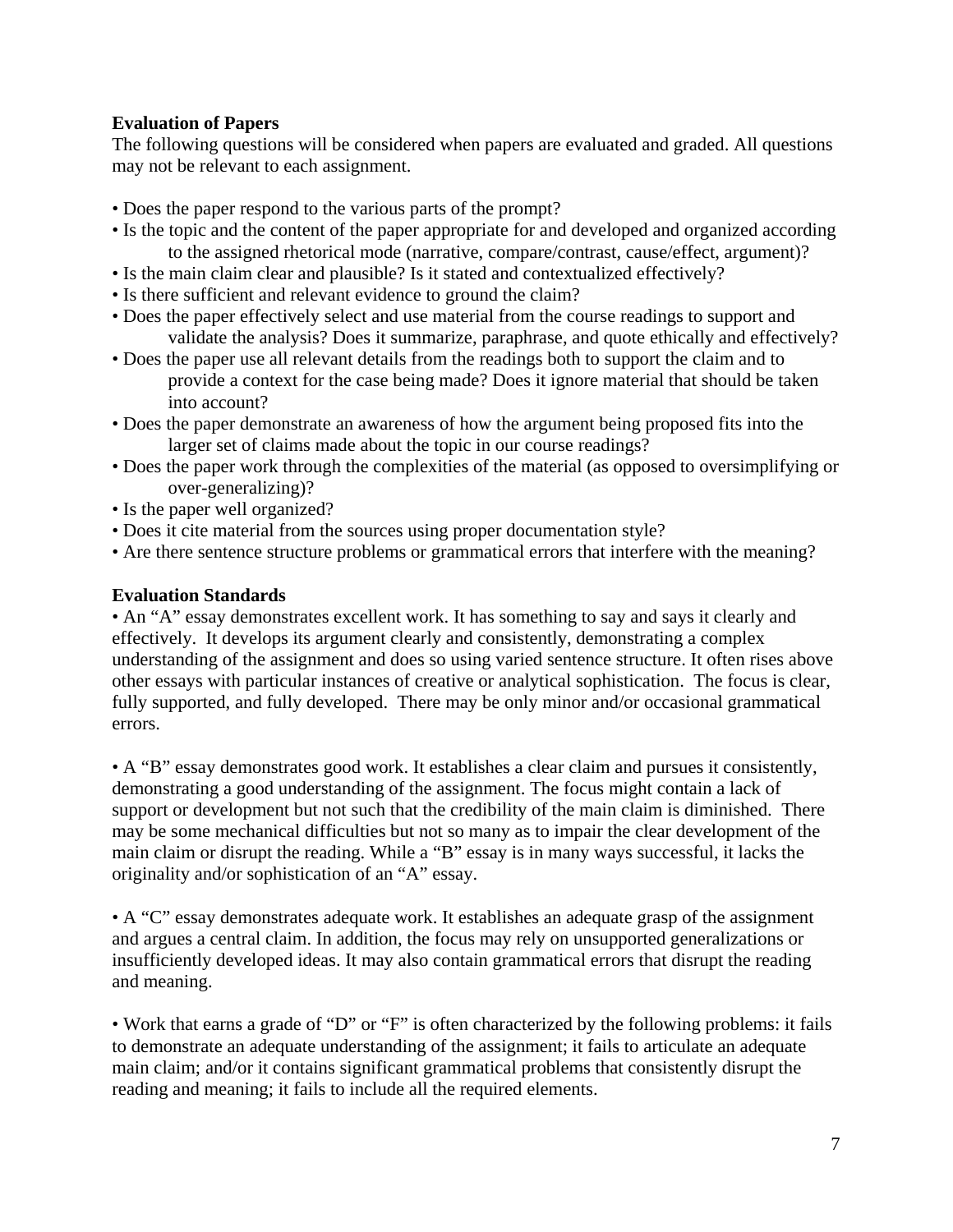# **Course Schedule**

*Subject to change with notice*

| <b>Date</b> | Assignments                                                                                                                                                               |
|-------------|---------------------------------------------------------------------------------------------------------------------------------------------------------------------------|
|             | Week 1                                                                                                                                                                    |
| 1/17        | T Introduction to class                                                                                                                                                   |
| 1/18        | W Study: SMH Ch. 1, 2a-2e, and 5a-5c to prepare to write Essay 1                                                                                                          |
|             | Write: Essay 1 (diagnostic/assessment) hand-written in-class                                                                                                              |
| 1/20        | <b>Study:</b> SMH Ch. 2 and 3; introduce Narrative/Compare Contrast Essay 2;<br>F                                                                                         |
|             | Due: a typed one to two page formal letter to Prof. Pate describing your writing<br>experiences, your feelings about writing, what you hope to gain from this course, how |
|             | you will invest in it, and anything you want me to know about you.                                                                                                        |
|             | Week 2                                                                                                                                                                    |
| 1/23        | M Martin Luther King, Jr. Day - No Class                                                                                                                                  |
| 1/25        | W Study: SMH Ch. 4 and "Two Ways to Belong in America" (handout); review                                                                                                  |
|             | Essay 1; revision practicum; Essay 2 prompt and plan                                                                                                                      |
| 1/27        | <b>Study:</b> SMH Top 20, Ch. 36, and 37c (Predicates: direct and indirect objects);<br>F                                                                                 |
|             | Due: Essay 2 plan; Grammar practicum: Dr. De 1 (in class); Writing practicum:                                                                                             |
|             | topic/thesis/focus                                                                                                                                                        |
|             | Week 3                                                                                                                                                                    |
| 1/30        | M Study: SMH 51 and 52; Due: Essay 2 first draft (typed); Grammar practicum on                                                                                            |
|             | phrases and clauses Dr. De 2-3 (in class); Essay practicum: support and                                                                                                   |
|             | development                                                                                                                                                               |
| 2/1         | W Study: SMH 37; Due: Essay 2 second draft; Grammar practicum: Dr. De. 4                                                                                                  |
|             | Prepositions (in class); Essay practicum: introduction/conclusion                                                                                                         |
| 2/3         | Due: Narrative/Compare-Contrast Essay 2: 2 hard copies of completed rough<br>F                                                                                            |
|             | draft for audience response                                                                                                                                               |
|             | Week 4:                                                                                                                                                                   |
| 2/6         | M Due: Narrative/Compare-Contrast Essay 2 final draft in class with Author's                                                                                              |
|             | <b>Reflection;</b> Introduce Essay 3: Cause-Effect; Dr. De 5 (in class practice sentence                                                                                  |
|             | type analysis)                                                                                                                                                            |
| 2/8         | W Due: Dr. De 6; Study: "Retreat in the iWorld"; Study: SMH Ch. 46, 47, 55;                                                                                               |
|             | Dr. De-8-10 (in class)                                                                                                                                                    |
| 2/10        | <b>Study:</b> TCR Ch. 1; Due: Exercise 1.1 (handwritten o.k.); in-class brainstorming;<br>F                                                                               |
|             | see Monday's reading assignment and begin to read today.                                                                                                                  |
|             | Week 5:                                                                                                                                                                   |
| 2/13        | M Study: TCR Ch. 2 pp. 49-100 sources practicum: works consulted page and note                                                                                            |
|             | cards;                                                                                                                                                                    |
| 2/15        | W Study: TCR Ch. 3 Bring: 4x6 cards                                                                                                                                       |
| 2/17        | F Library Session Rm 202 (attendance required)                                                                                                                            |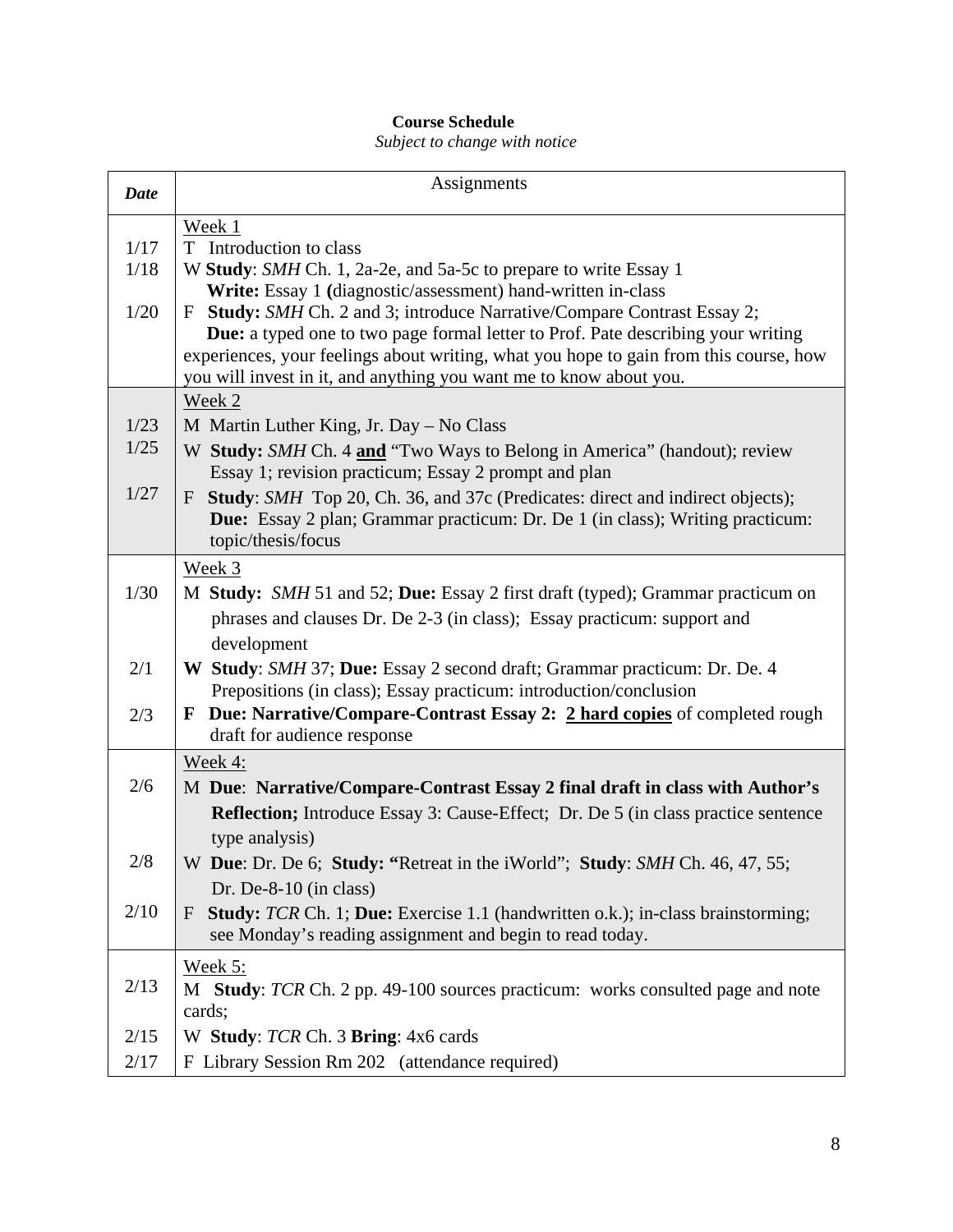| <b>Date</b> | Assignments                                                                                                          |  |
|-------------|----------------------------------------------------------------------------------------------------------------------|--|
|             | Week 6: Writer's Symposium By the Sea: Attend Kidder Session Thursday                                                |  |
| 2/20        | M Library Session Bresee Lab (attendance required) Due: Library Worksheet due<br>11:00 pm on Canvas                  |  |
| 2/22        | W Study: SMH pp. 55-56, 253, 256-57; outline practicum: create outline for Essay 3                                   |  |
| 2/24        | Due: Cause-Effect Essay 3: 2 hard copies of completed rough draft for audience<br>F<br>response                      |  |
|             | <b>Week 7:</b>                                                                                                       |  |
| 2/27        | M Due: Cause-Effect Essay final draft with Author's Reflection;                                                      |  |
|             | <b>Sentence type quiz; Discuss Ex. 8.2 due Monday</b>                                                                |  |
| 3/1         | W Study: SMH Ch. 7 and 8; Due: Ex. 8.2 on Hunter's short review (typed)                                              |  |
| 3/3         | Study: SMH Ch. 9 and student essay pp. 442-50; discuss research paper and topics;<br>F                               |  |
|             | TCR Ex. 1.1 and 1.4                                                                                                  |  |
|             | Week 8:                                                                                                              |  |
| $3/6-$      | Spring Break—search data bases to determine the feasibility of your research topic                                   |  |
| 3/10        |                                                                                                                      |  |
|             | <b>Week 9:</b>                                                                                                       |  |
| 3/13        | M Due: Preliminary research topic proposal (see TCR 1.1 & 1.4); narrowing the focus                                  |  |
| 3/15        | W Due: minimum of 10 sources typed in proper W.C. format;                                                            |  |
|             | <b>Study: TCR Ch. 4 pp.141-58</b>                                                                                    |  |
| 3/17        | <b>Due:</b> 20 note cards (4X6 or 5X7) in proper format—notes taken from 4 sources<br>F                              |  |
|             | (combination of paraphrases, summaries, and only 4 quotes); bring a copy of the 4<br>sources                         |  |
|             | <b>Week 10:</b>                                                                                                      |  |
| 3/20        | M Due: hard copy of two different sources—one from each side of your argument;<br><b>Study: TCR Ch. 4 pp. 158-86</b> |  |
| 3/22        | W Due: Working outline in proper format that contains RQ, main claim, issues on<br>opposing sides in proper format   |  |
| 3/24        | <b>Study:</b> TCR Ch. 5 pp. 187-207<br>F                                                                             |  |
|             | Week 11: Research and Take Notes                                                                                     |  |
| 3/27        | M Due: minimum 20 new note cards in proper form; Study: TCR Ch. 5 pp. 207-22                                         |  |
| 3/29        | W Study: SMH Ch. 45; Grammar practicum: parallel structure ; note cards returned in                                  |  |
|             | class (not prior to class); Purchase a 10 X 13 envelope and bring it to class                                        |  |
| 3/31        | <b>Study:</b> TCH Appendix B (up to p. 274)<br>F                                                                     |  |
|             | Week 12: Research, take notes, and write                                                                             |  |
| 4/3         | M Study: SMH Ch. 57; Writing practicum: apostrophe                                                                   |  |
| 4/5         | W Due: 5-6 page Argument Essay (showing both sides of the argument) cited                                            |  |
|             | with Works Cited page, outline, marked copies of sources in 10X13 envelope                                           |  |
| 4/7         | Out of class writing day and conferences<br>F                                                                        |  |